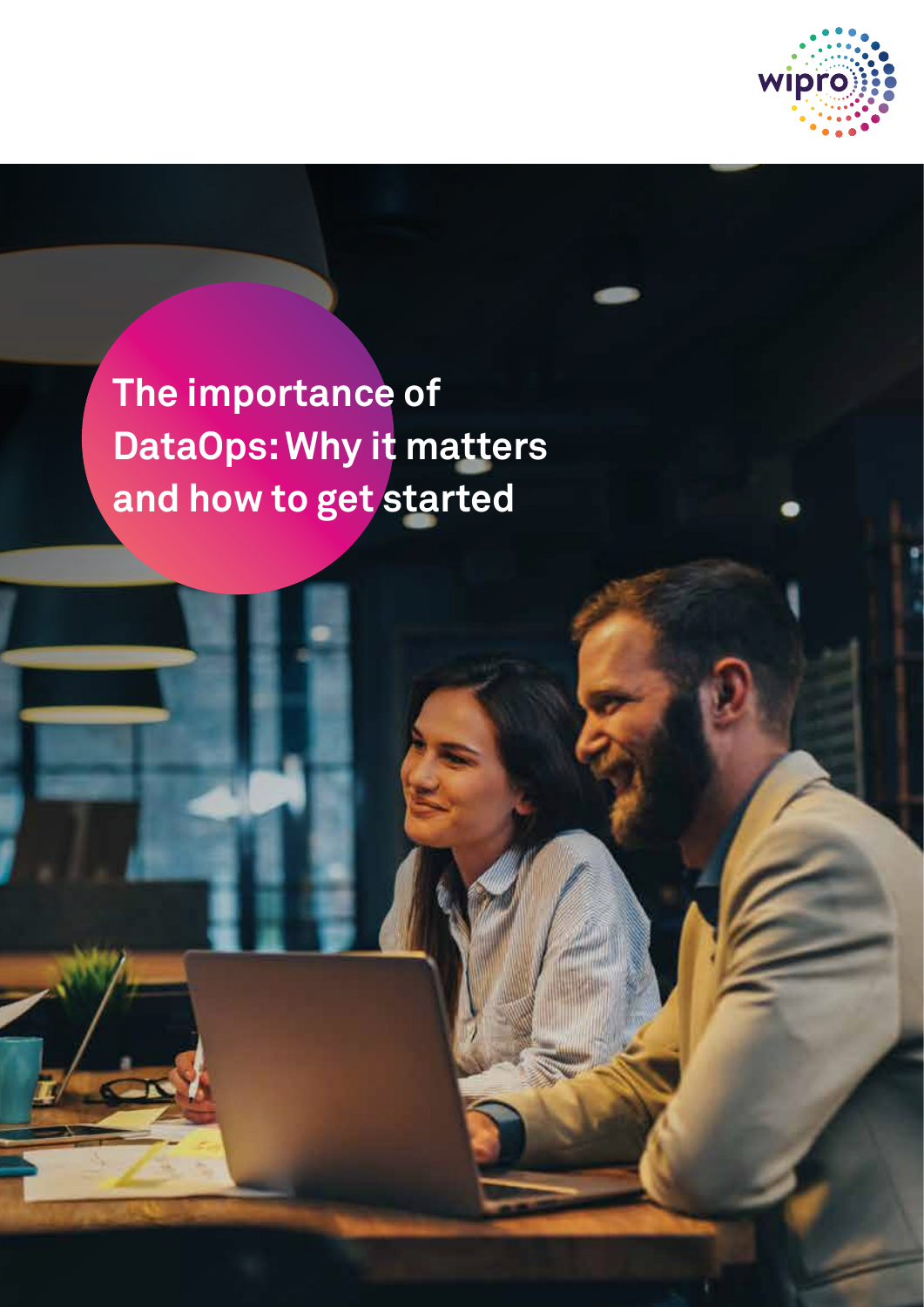Data management has been facing challenges since the early days of web development and IT. The nature of the challenges has been changing from procurement to storage, to high volume storage, and from transaction to deriving insights, to making the whole process fast and efficient.

Gaining agility to imagine real-time insights from fast burgeoning data in an automated manner is the need of the hour and the focus of many experts in the field of data today. This focus has resulted in the emanation of DataOps.

DataOps draws parallel with a similar yet different practice in software delivery and SDLC management practice called DevOps, which uses large scale automation to quicken the software release cycles and improve the quality of output. DataOps is the amalgamation of various processes and practices supported by relevant technology that uses automation to boost agility with respect to data and insights. It thus augments the speed and quality of data, information and insights, and supports continuous improvement culture of businesses.

### **Data challenges and the DataOps code**

DataOps as a practice tries to address some of the data management challenges to ensure quick and quality analytics for the end users.

Data and related insights tend to lose the value that they possess with each tick of the clock. The requirements in the data and analytics space fluctuate: sudden changes in requirements are common. Also, the constant quest to ask more questions and counter questions from data keeps the analytics process on its toes.

The number of data pipelines have grown with requirements from data analysts, scientists, and data-hungry applications resulting in data silos with no connect to other pipelines, data sets and data producers. The data resides in different systems and platforms; gaining access and control over different systems and identifying the right data becomes a daunting challenge.

**Bad data quality** causes lost credibility in the entire analytics setup and leaves the whole program in jeopardy. The data formats may be different in different systems depending on the datatypes and schemas. Data errors can creep in due to numerous events like duplicate entries, schema change and feed failures. These errors can be difficult to trace and deal with. Also, there are constant updates in the data pipeline in terms of say, schema changes, added fields

new/updated data source etc. Making and validating these changes is a constant and time-consuming task.

**Manual processes** in the data pipeline from integration to testing and analytics are overbearing and time consuming. Some teams work long hours to make sense out of the data analytics efforts, some commit less and take more time to be watchful in their approach, while others try to be quick by compromising on parameters. So, overcoming the data-related challenges requires not just tools but also changes in the underlying processes that handle analytics.

DataOps helps overcome the hurdles and complexities and deliver analytics with speed and agility, without compromising on data quality. It derives inspiration from the practices of Lean Manufacturing, Agile and DevOps. It emphasizes on integration, cooperation, collaboration, communication, measurement and automation between data engineers/ETL engineers, IT, data analysts, data scientists, IT and quality assurance. Thus, it focuses on getting fast insights by leveraging the interdependence of every chain of the analytics process by focusing on people, process and technology.

# **Implementing DataOps**

DataOps can be accomplished by accommodating a few changes to the as-is process being used in the data setup. Automated testing can help save a lot of time and curb manual efforts. The data should be constantly monitored for quality issues and test cases should be added incrementally for every added feature or change to the input data records. The corresponding errors in the statistical process control should be projected as alerts to the appropriate stakeholders to keep the quality of data high.

Use of Version Control Systems wherever possible will help keep artefacts in a structured manner, enhance reusability and support multi-developer environments. Essentially, each step of the data analytics pipeline is accomplished by tools which are nothing but code i.e they produce underlying scripts, config files, parameter files etc. which if versioned in version control systems like GIT, SVN, customized version control tools/systems etc. will enhance reusability and reproduce a state in the pipeline when required. Also, multiple developers like ETL developers or analysts creating models can work on the same piece of code in parallel through branching the trunk and merging it back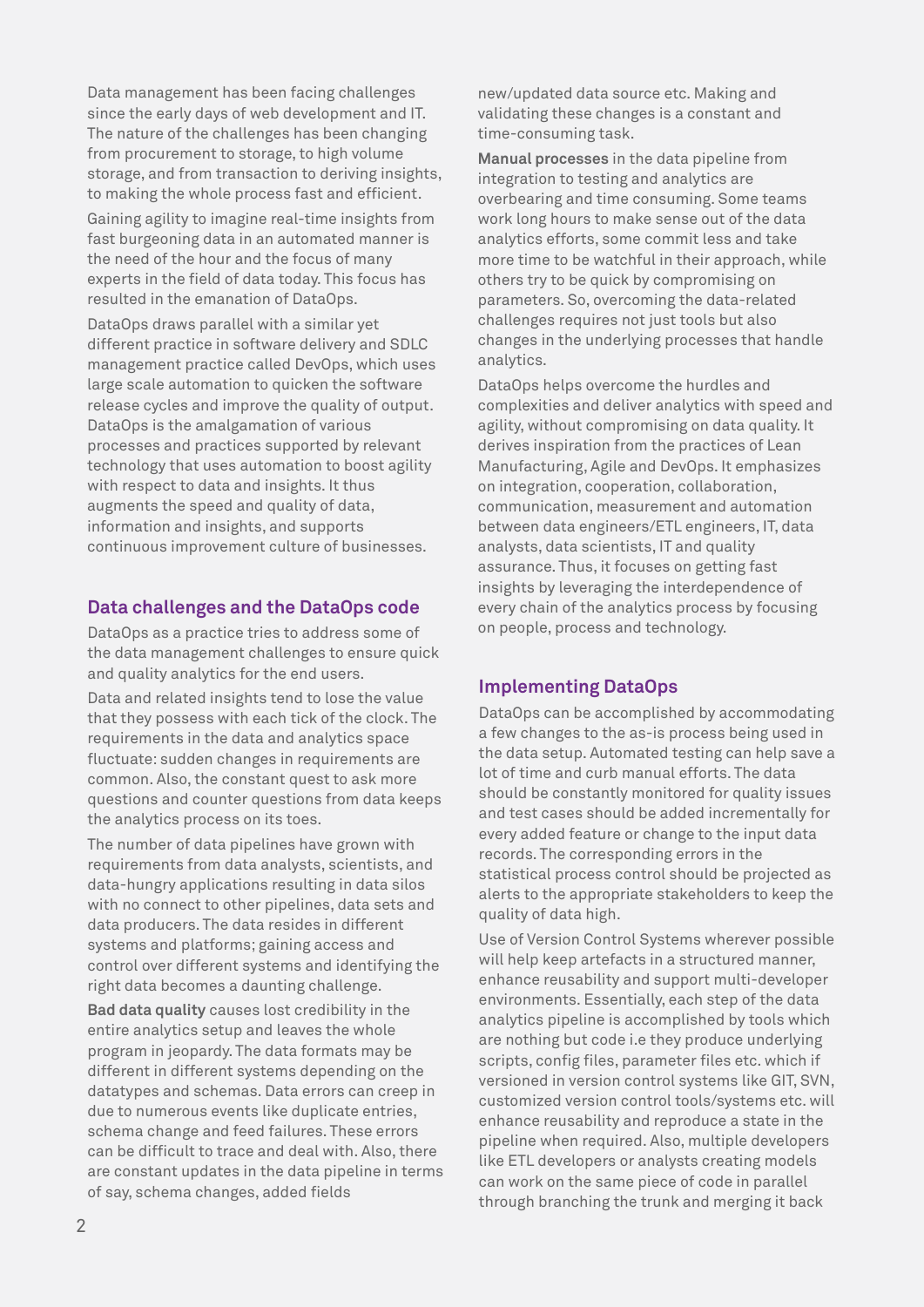

by testing and incorporating the changes. This will save development time and speed up analytics. Isolated environments will prevent chaos in the production database systems and Cloud environment can fulfill the separate data needs of developers. A data engineer making changes to data can cause issues if done in production directly or an analyst creating new model can be puzzled with constantly-changing dataset. Thus, isolated environments can be provisioned on the go. Code, configurations, parameters, tools or environments in the data analytics pipeline can be reused by effectively utilizing containerization technologies like Docker containers. Also, certain complex operations/steps in the pipeline can be enabled through containers (calling custom tools/API, downloading files, running a script e.g. python/shell script execution, FTP file to another system). This will enable the teams to execute the container wherever required instead of performing them from scratch and deploy it easily without understanding the underlying tools and configurations.

Flexibility is an important characteristic that must be present in the data analytics pipeline. The changes in approach or control of the process must be with the data engineers/analysts to make minimal changes/tweaks and get desired results. E.g. which version of datasets to use, which environment to consider, what condition to use for processing and so on. This can be effectively realized through use of parameters, by which the changes can be adjusted and incorporated on a case-to-case basis with minimal manual changes.

# **DataOps in action**

A DataOps streamlined process encompasses tool chain and workflow automation when data enters the systems from sources and keeps on changing with time to feed the downstream systems for transformation, models, visualizations and reports. This can be taken as the production environment that directly exploits existing workflows, tests and logics to derive value and keep the quality of data in check at all times. So, the code or toolset remains constant and data keeps on changing and updating the downstream, keeping the insights live and active. This can be done with a good orchestration tool with automation as its credo.

Another activity that happens simultaneously is the generation of new code, tests, models and features to the existing code/tools that play with the data. This can be well handled by using fixed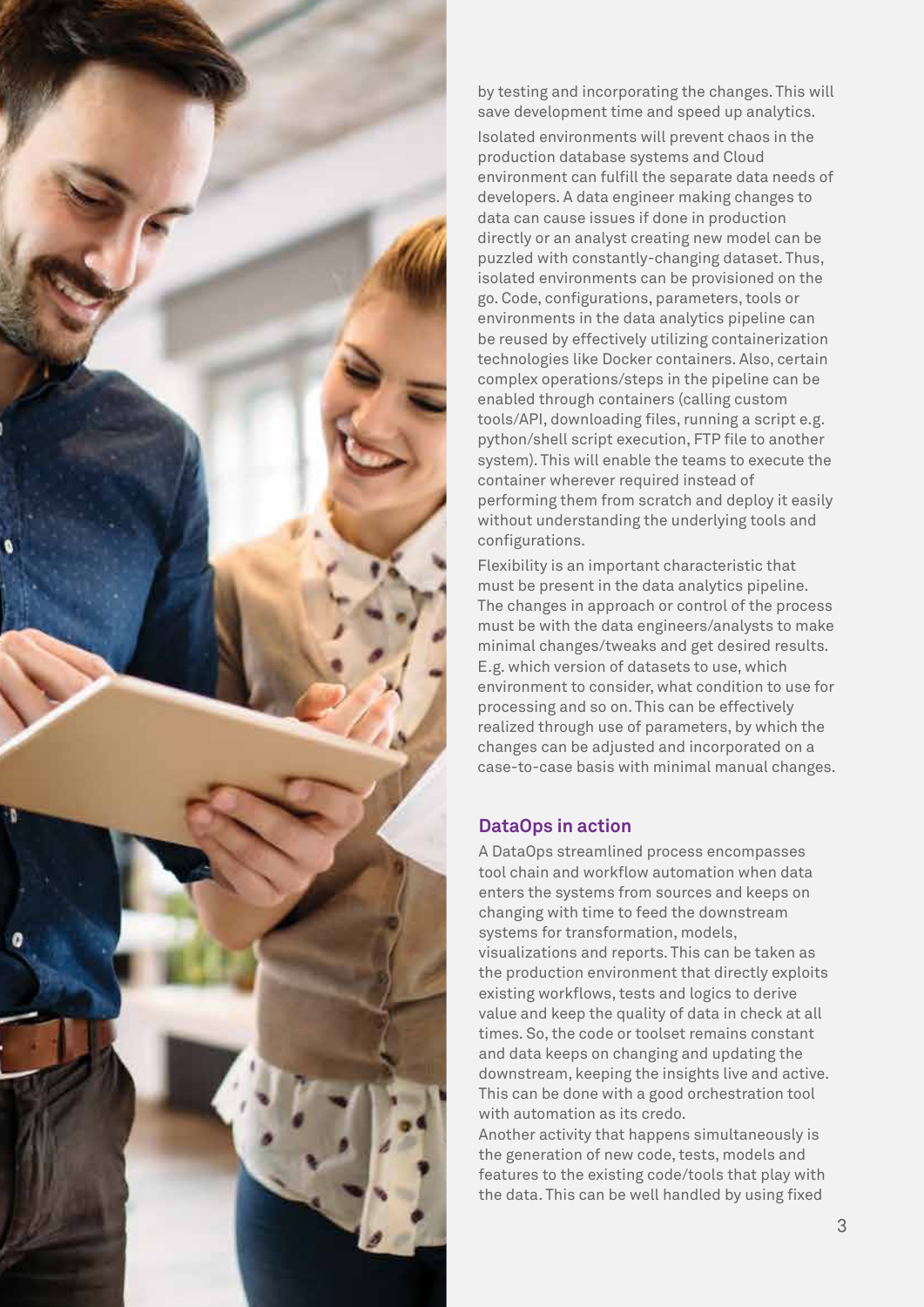datasets and containerized environments with parameters and versioning to enable developers, testers and other stakeholders speed up the

changes to production. Thus, it speeds up analytics and strengthens the feedback mechanism of the pipeline (See Figure 1).



Figure 1: A unified approach to analytics with DataOps

### **Conclusion**

Imbibing promising changes is a cultural phenomenon. A culture of reduction in timelines and improvement in quality that scaffolds constant improvement in metrics is a must-have for bringing about tangible gains out of a practice like DataOps. Every task/step in the process needs to be evaluated in terms of how automation and intelligence could sink in to make it better. The culture of constant improvement in both data and insights in terms of quality, agility and collaboration could be a right step in the direction of DataOps.

Continuity in efforts is required as there is no one thing that could make an organization

DataOps-compliant. An understanding and sense of collaboration between the stakeholders (data engineers, analysts, scientists or stewards) involved in every step is required to ensure a streamlined process. Constant promotion, transformation, release of data should be coupled with constant application of models to derive insights and simultaneously improve analytics on a regular basis. Also, the analysts and developers should get a constant feedback on the quality and profile of data and insights which would quicken the process of taking corrective measures to ensure a robust process. This will be the direct implication of getting in DataOps in the scheme of things.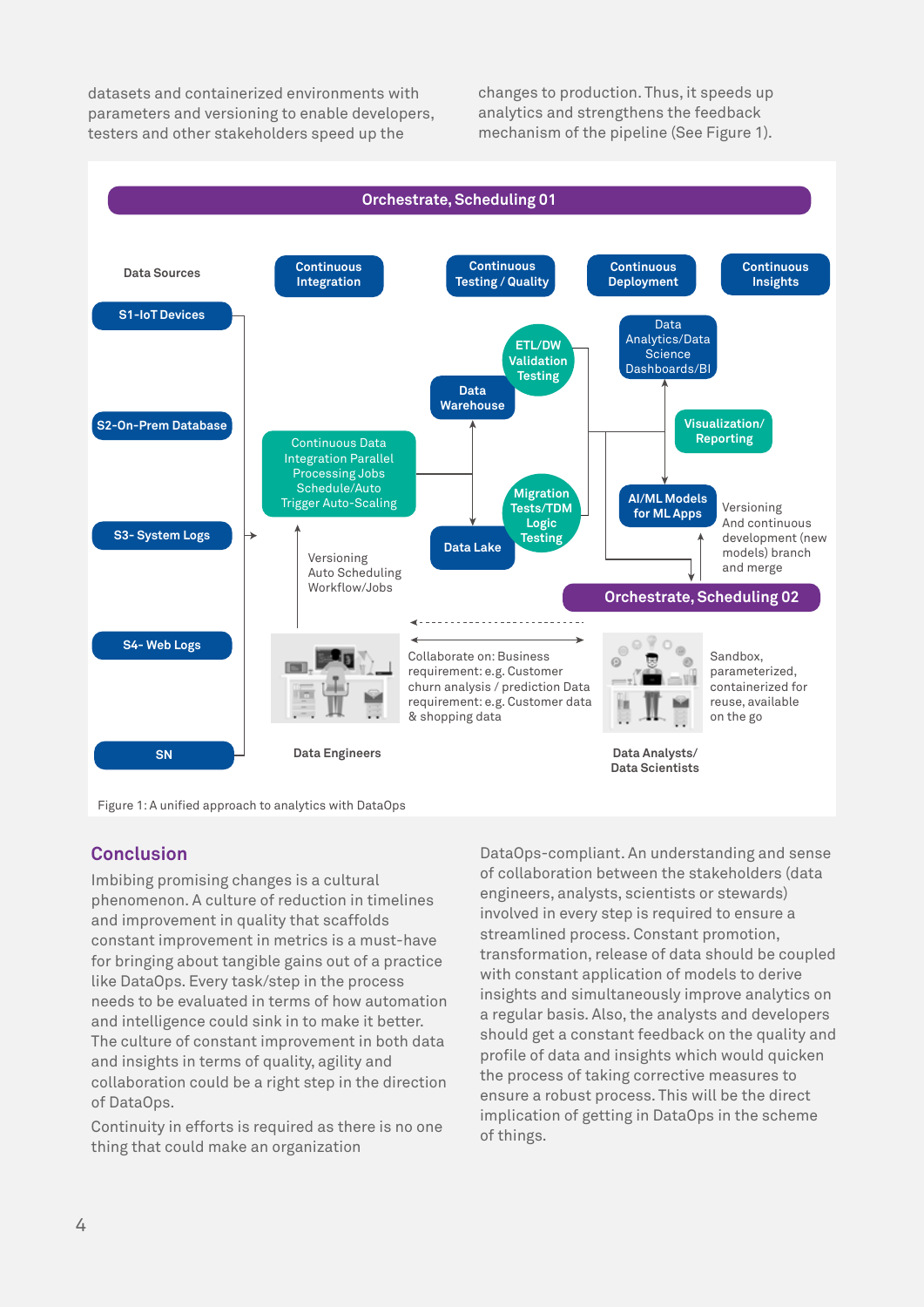# **About the author**

**Pratyaksh Arora, Consultant, Information Management – Data, Analytics & AI, Wipro Limited.**

Pratyaksh has experience in the field of DevOps, Information Management and Analytics. He holds an MBA from the Department of Management Studies, Indian Institute of Technology, Delhi and finds keen interest in new age practices like DevOps, DataOps and Data Management in general.

**Mohan Mahankali, Principal Architect, Information Management - Data, Analytics & AI, Wipro Limited.**

Mohan has 20 years of business and IT experience in the areas of Information Management and Analytics. He is the co-owner of a patent in Data Management & Governance awarded by USPTO (United States Patent and Trademark Office).